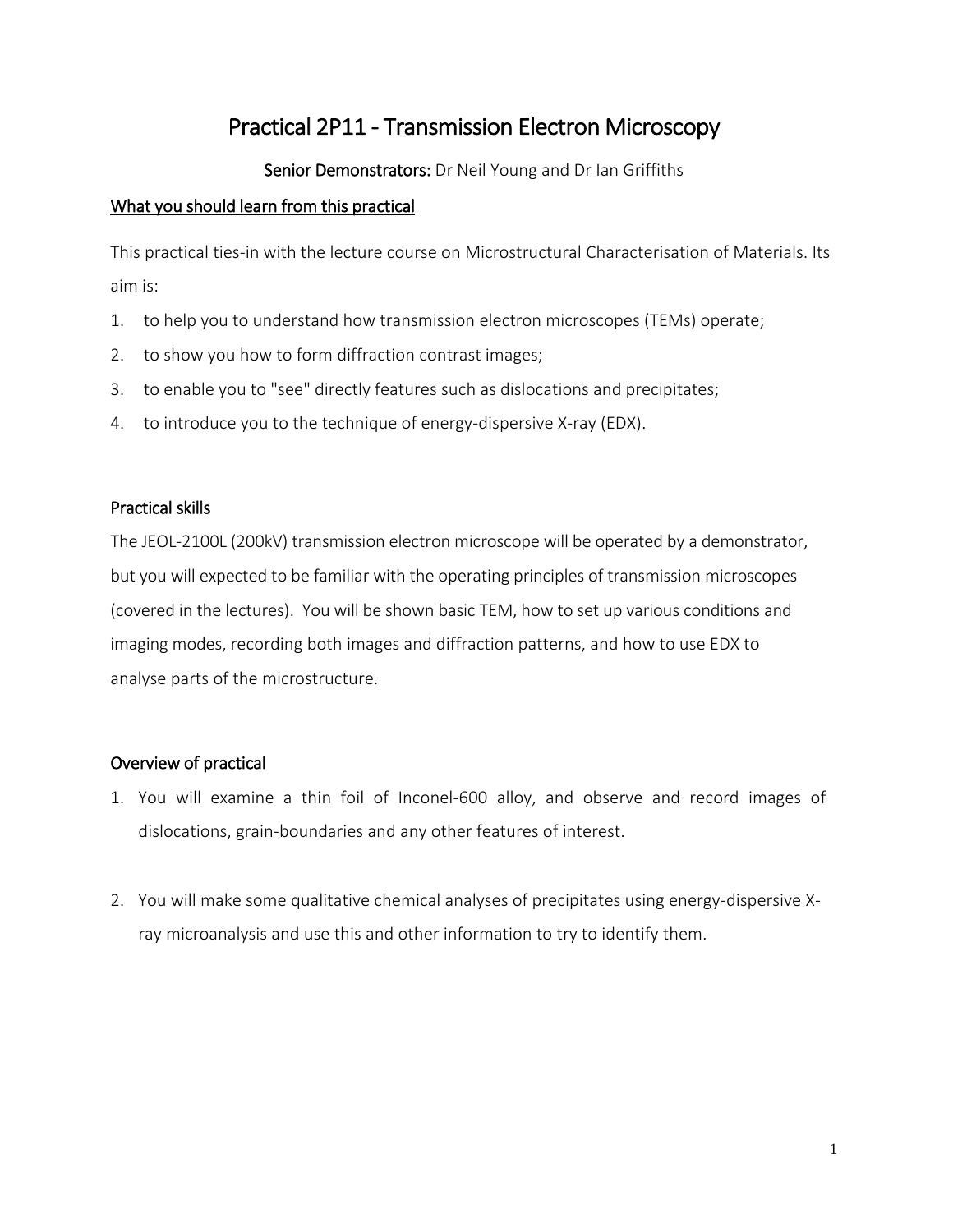#### Experimental details

# 1. Transmission Electron Microscopy of Inconel

#### Key measurements

- Estimate the grain size of the specimen
- Observe twin boundaries
- Observe and photograph in both bright- and dark-field the following:
	- o Thickness fringes, bend contours and areas which exhibit both 'mixed-up'. Use the thickness fringes to estimate the sample thickness in this region.
	- o Dislocations and dislocation networks,
	- o Grain boundaries and grain boundary contrast fringes.
	- o Precipitates.
	- o Any other features of interest

#### 2. X-ray microanalysis

#### Key measurements

Use the EDX system to investigate the chemistry at various regions of the material:

- Observe the general appearance of the EDX spectrum in thin and thick parts of the foil
- Measure the bulk composition, and the local composition of precipitates and grain boundaries
- Identify which types of precipitate are present and make comments on the shape of them.

#### Safety considerations

The electron microscope operates at high voltage but is quite safe provided that you follow the normal operating procedures as advised by the demonstrators.

Under normal circumstances, the microscope room is limited to 5 students plus demonstrators to prevent over-crowding, we are limiting occupancy further this year until the ventilation can be improved.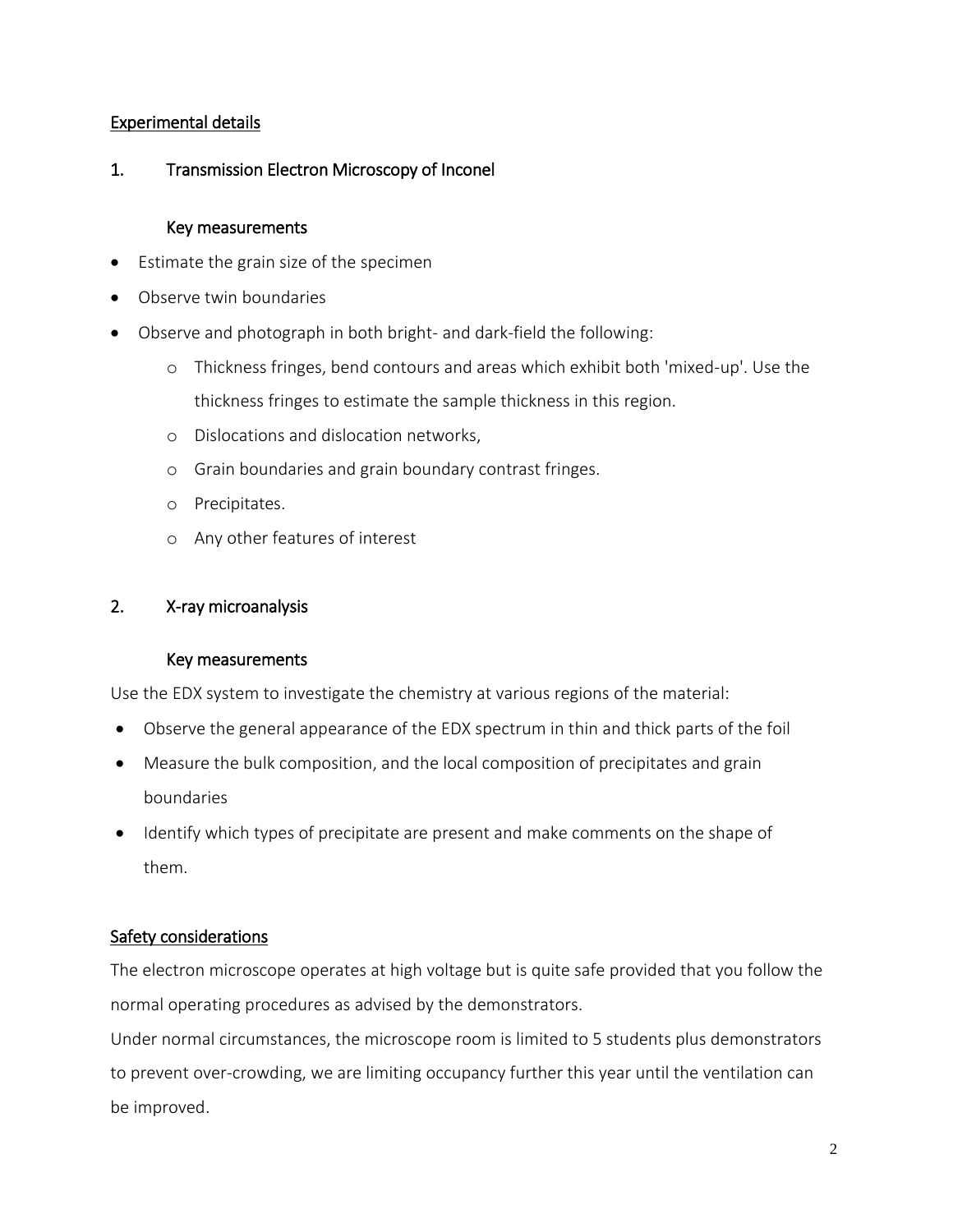## Additional Video contents

- Introduction (+bonus video of the sample being loaded into the holder)
- Experiment part 1: Focus on diffraction contrast
	- o Measuring grain size
	- o Selected area diffraction patterns on zone axes
	- o Twins
	- o Thickness fringes and Bend contours
	- o Dislocations
	- o Precipitates
- Experiment part 2: Focus on EDX
	- o EDX spectra from thin and thick regions
	- o EDX spectra from intra-granular (within the grain) precipitates
	- o EDX spectra from inter-granular (between grains) precipitates
	- o EDX spectra from grain boundaries
- Outro

## What should be in the write-up

#### Style

- Log-book
- Structure and length should be as for other practicals.

#### Questions you should try to answer

You should concentrate on describing and interpreting the results obtained, including as much quantitative data as possible. Address the following questions:

- What is the general microstructures of the specimen? Include estimates of grain sizes and dislocation densities. Identify as many microstructural or imaging features as you can (e.g. grain boundary fringes, thickness fringes, bend contours) and describe how their contrast changes with diffraction conditions.
- What types of precipitate are present? Where are they situated: within grains, along dislocations, at grain boundaries? What are their sizes, shapes and habit planes? Can you make a guess at their type from the EDX composition information?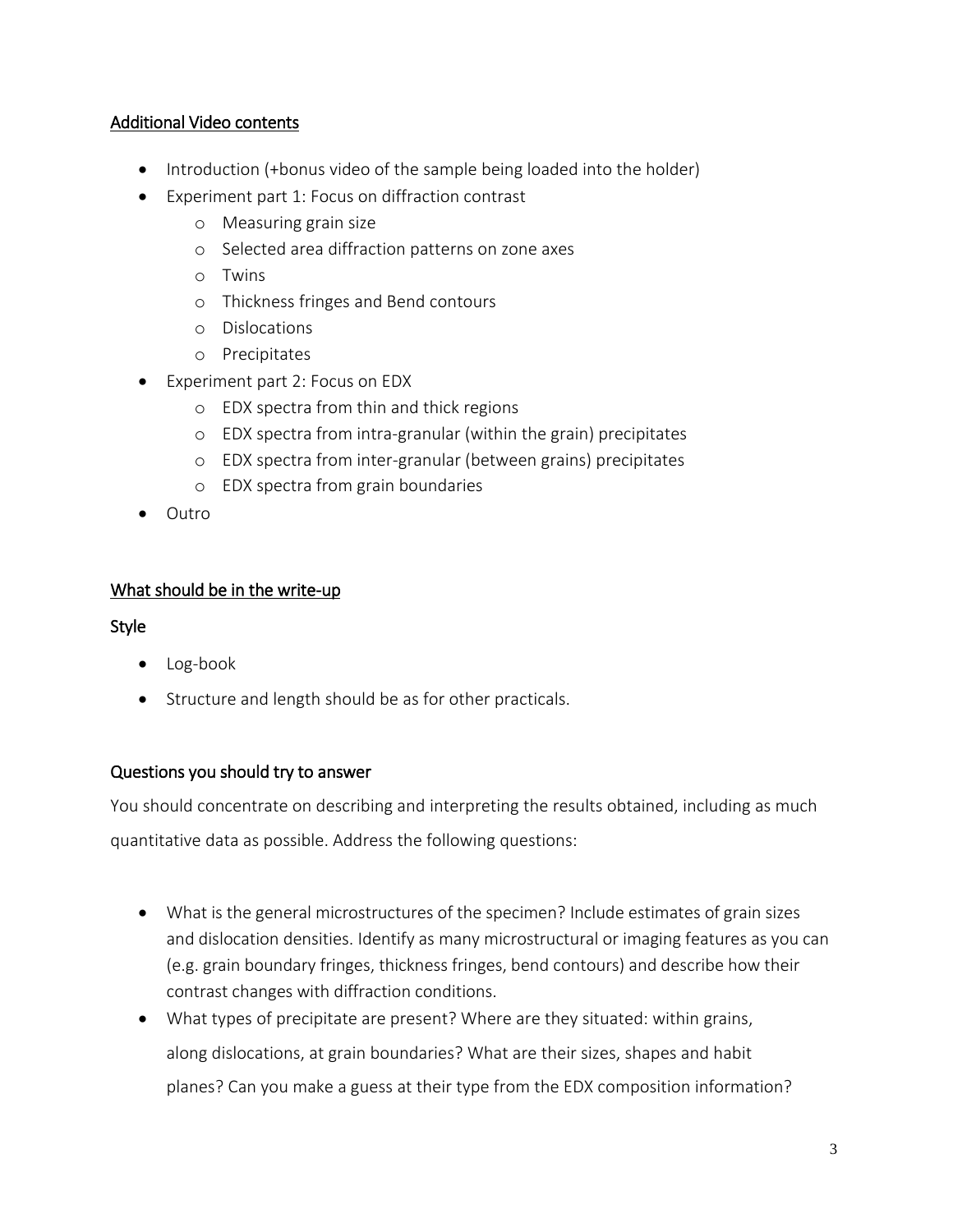# Not wanted in the report

You should be able to show knowledge and understanding of the design, operation and characteristics of the electron microscope, the required specimen preparation procedures, and the various mechanisms whereby image contrast arises. However you should not devote a major part of your write-up to any of this.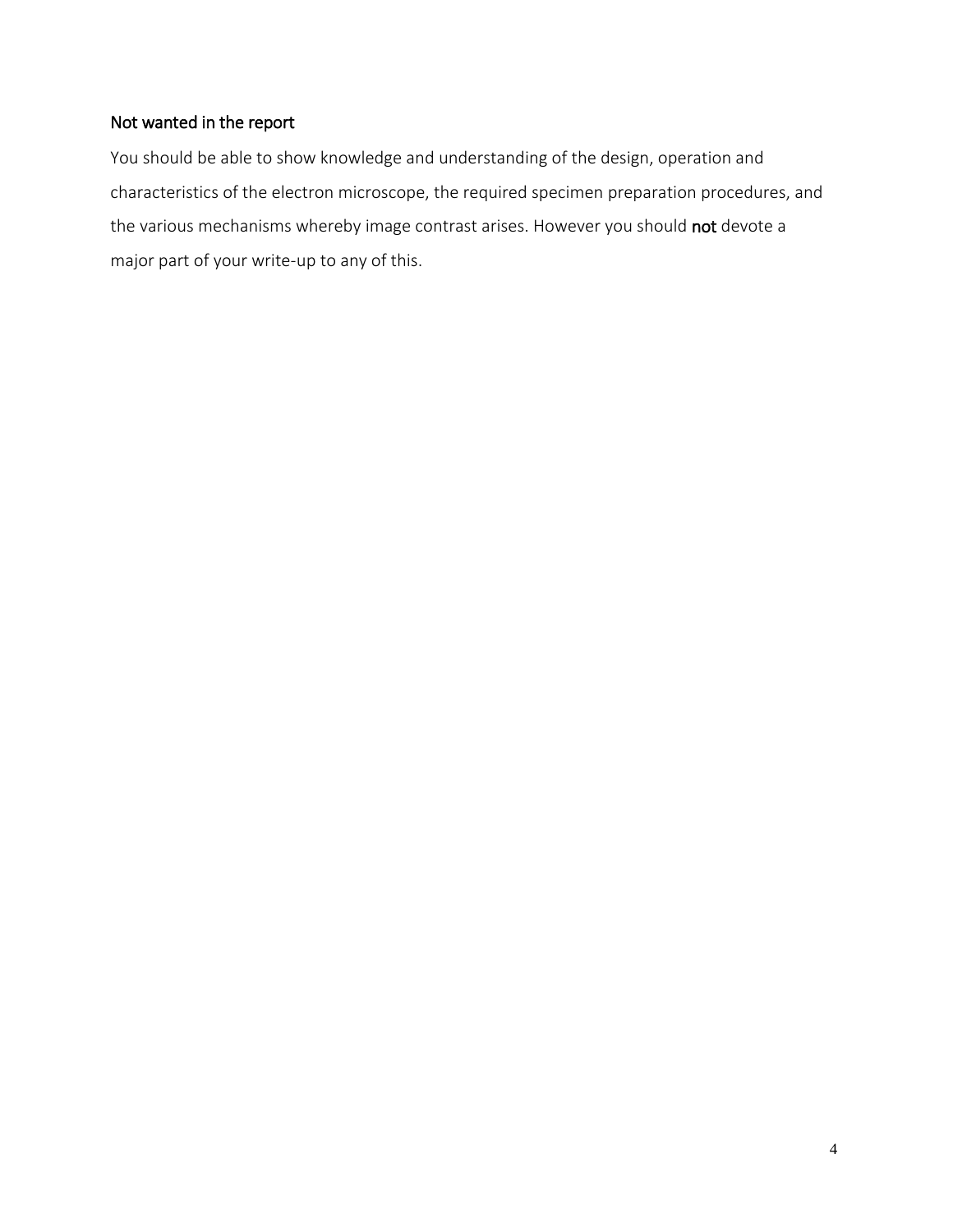#### Appendix

|               |                   |                |             |      |       | h k l d( $\AA$ ) 1/d ( $\AA$ <sup>-1</sup> ) Bragg angle (mrad) Extinction distance $\xi$ (nm) |
|---------------|-------------------|----------------|-------------|------|-------|------------------------------------------------------------------------------------------------|
| $\mathbf{1}$  |                   |                | $1 -1$ 2.02 | 0.50 | 6.21  | 66.17                                                                                          |
| $\mathcal{P}$ | $\Omega$          | $\overline{0}$ | 1.75        | 0.57 | 7.17  | 73.15                                                                                          |
|               | $2\quad 2\quad 0$ |                | 1.24        | 0.81 | 10.14 | 103.78                                                                                         |
|               | $\mathbf 1$       | - 3            | 1.05        | 0.95 | 11.89 | 121.20                                                                                         |

#### Table 1: Extinction distance table for FCC Nickel, a=3.499 Å

Figure 1: Wave-function of electrons in a crystal in the two-beam approximation



#### **Howie-Whelan Equations**

$$
\frac{d\phi_0(\mathbf{r})}{dz} = \frac{\pi i}{\xi_g} \phi_g(\mathbf{r}) e^{i g \cdot \mathbf{R}(\mathbf{r})} \qquad \qquad \frac{d\phi_g(\mathbf{r})}{dz} = \frac{\pi i}{\xi_g} \phi_0(\mathbf{r}) e^{i g \cdot \mathbf{R}(\mathbf{r})} - 2\pi i s_g \phi_g(\mathbf{r})
$$

You do not need to know these equations, but it is useful to appreciate that their solutions for the perfect two-beam condition ( $s_q$ = 0) and in a distortion-free crystal ( $\bm{g} \cdot \bm{R}(\bm{r})$  = 0) reveal a sinusoidal oscillation of the electron wavefunction as it propagates through the crystal, oscillating between the direct beam and reflection g. We should see that in this condition, the images we set up from the direct beam (bright field) and from the strongly diffracted beam (dark field) will be reciprocal to each other, since  $\pmb{\phi}_0$  and  $\pmb{\phi}_g$  are out of phase by  $\frac{\pi}{2}$ , and the intensity of the electron beam  $I = |\phi|^2$ .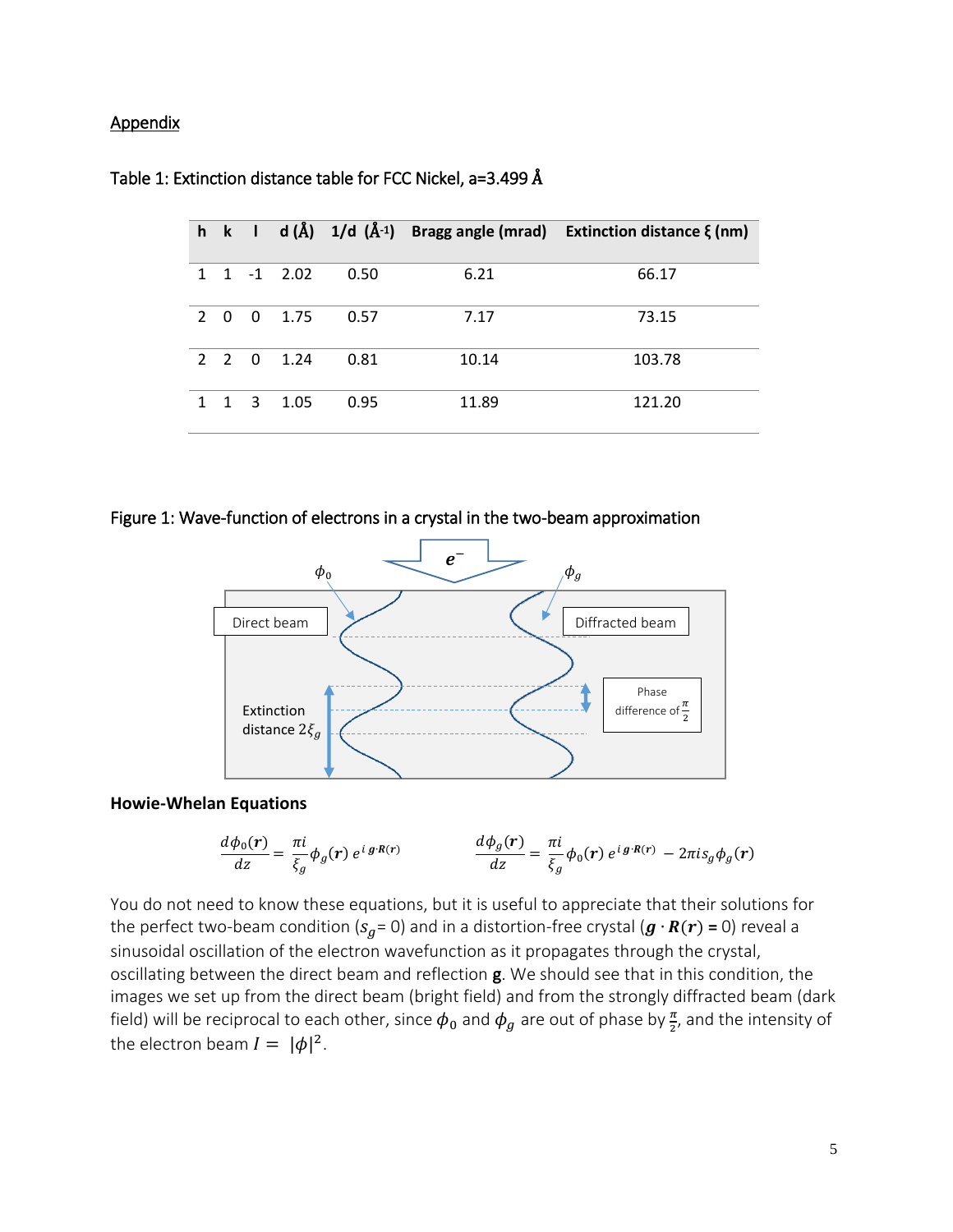# Figure 2: Origin of thickness fringes



Consider  $\phi_0$  at two points in the crystal which have different thicknesses. The intensity of the electrons that make up our image depends on the wavefunction at the exit surface of the foil. Therefore, in two different positions of the crystal, one thick and one thin, the wavefunction at the exit surface will be at a different phase. The intensity of the electron beam is  $|\phi_0|^2$  so cutting off the wavefunction at a maxima or minima will result in brighter intensity than a region that cuts the wavefunction when it crosses zero. This is what gives rise to thickness fringes, which have a periodicity equal to the extinction distance for that reflection  $\xi_g$  when  $s_g = 0$ (perfect Bragg condition).